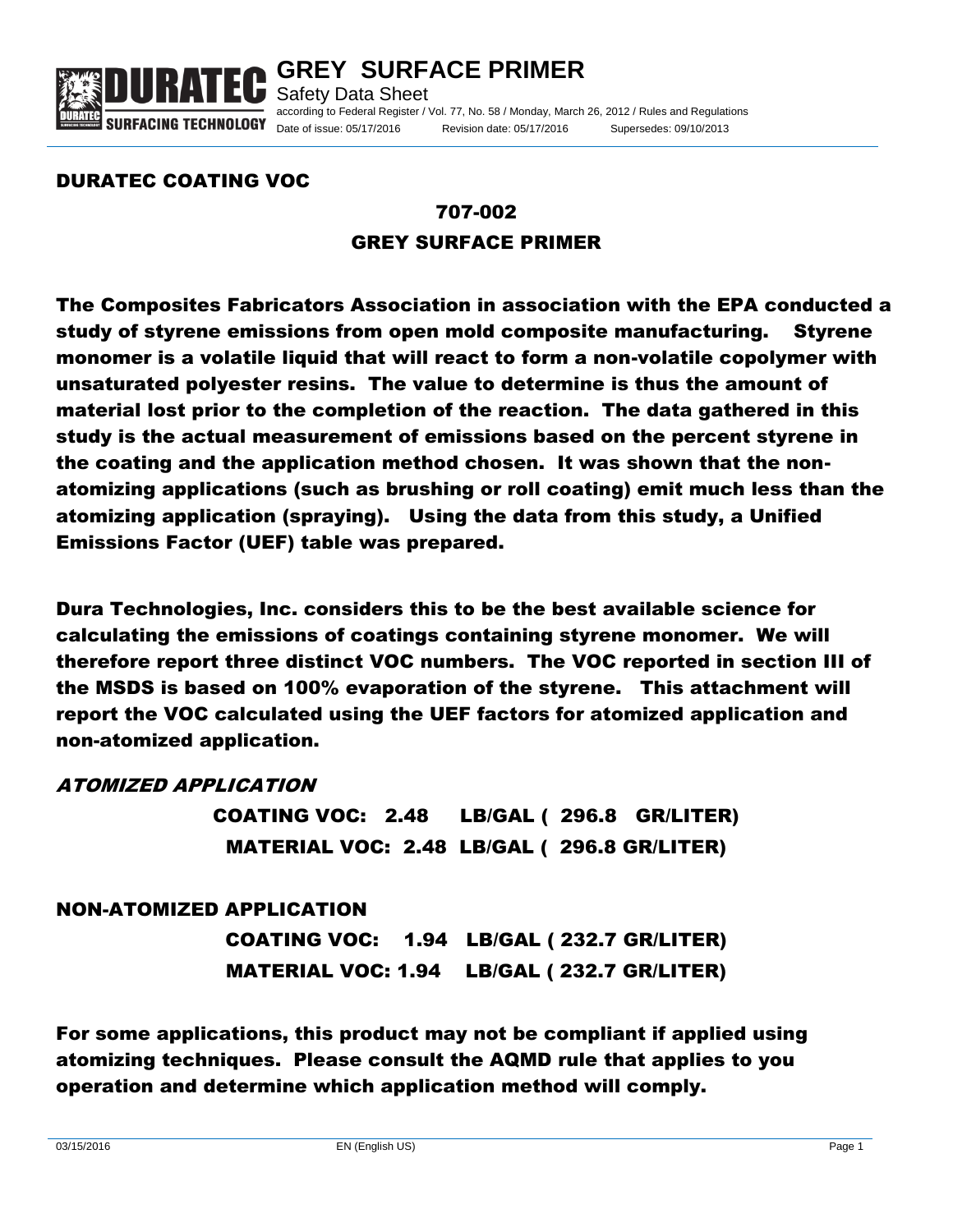Safety Data Sheet

according to Federal Register / Vol. 77, No. 58 / Monday, March 26, 2012 / Rules and Regulations

| SECTION 1: Identification of the substance/mixture and of the company/undertaking |                                                                               |  |  |  |
|-----------------------------------------------------------------------------------|-------------------------------------------------------------------------------|--|--|--|
| <b>Product identifier</b><br>1.1.                                                 |                                                                               |  |  |  |
| Product form                                                                      | : Mixture                                                                     |  |  |  |
| Trade name                                                                        | : GREY SURFACE PRIMER                                                         |  |  |  |
| CAS No                                                                            | $:$ mixture                                                                   |  |  |  |
| Product code                                                                      | $: 707-002$                                                                   |  |  |  |
| Formula                                                                           | : na                                                                          |  |  |  |
| 1.2.                                                                              | Relevant identified uses of the substance or mixture and uses advised against |  |  |  |
| Use of the substance/mixture                                                      | : COATING                                                                     |  |  |  |
| Use of the substance/mixture                                                      | $\therefore$ Coating                                                          |  |  |  |
| 1.3.<br>Details of the supplier of the safety data sheet                          |                                                                               |  |  |  |
| Dura Technologies, Inc.<br>2720 South Willow Avenue #A<br>Bloomington, CA 92316   |                                                                               |  |  |  |
| 909.877.8477<br>ChemTrec US: 800.424.9300<br>ChemTrec Int: +1 70 3527 3887        |                                                                               |  |  |  |
| 1.4.<br><b>Emergency telephone number</b>                                         |                                                                               |  |  |  |
| Emarganau numbar                                                                  | $\sim$ Chem Tree LIC, 000 494 0200 let $\sim$ 4.70 2527 2007                  |  |  |  |

Emergency number : ChemTrec US: 800.424.9300 Int: +1 70 3527 3887 CHEMTREC: 1-800-424-9300

## **SECTION 2: Hazards identification**

**2.1. Classification of the substance or mixture**

### **GHS-US classification**

| Flam. Lig. 2              | H <sub>225</sub> |
|---------------------------|------------------|
| Acute Tox. 4 (Inhalation) | H332             |
| Skin Irrit, 2             | H315             |
| Eye Irrit. 2A             | H319             |
| Carc. 2                   | H351             |
| Repr. 2                   | H361             |
| STOT SE 3                 | H335             |
| STOT RE 1                 | H372             |

#### **2.2. Label elements**

### **GHS-US labeling**

Hazard pictograms (GHS-US) :

Signal word (GHS-US) **in the set of the Signal word (GHS-US)** and the set of the set of the set of the set of the Signal and Signal and Signal and Signal and Signal and Signal and Signal and Signal and Signal and Signal an

- GHS02 GHS07 GHS08
- 
- Hazard statements (GHS-US) : H225 Highly flammable liquid and vapor
	- H315 Causes skin irritation
	- H319 Causes serious eye irritation
	- H332 Harmful if inhaled
	- H335 May cause respiratory irritation
	- H351 Suspected of causing cancer
	- H361 Suspected of damaging fertility or the unborn child
	- H372 Causes damage to organs through prolonged or repeated exposure
- Precautionary statements (GHS-US) : P201 Obtain special instructions before use
	- P202 Do not handle until all safety precautions have been read and understood
	- P210 Keep away from heat, hot surfaces, open flames, sparks. No smoking
	- P233 Keep container tightly closed
	- P240 Ground/bond container and receiving equipment
	- P241 Use explosion-proof electrical, lighting, ventilating equipment
	- P242 Use only non-sparking tools
	- P243 Take precautionary measures against static discharge
	- P260 Do not breathe dust, mist, vapors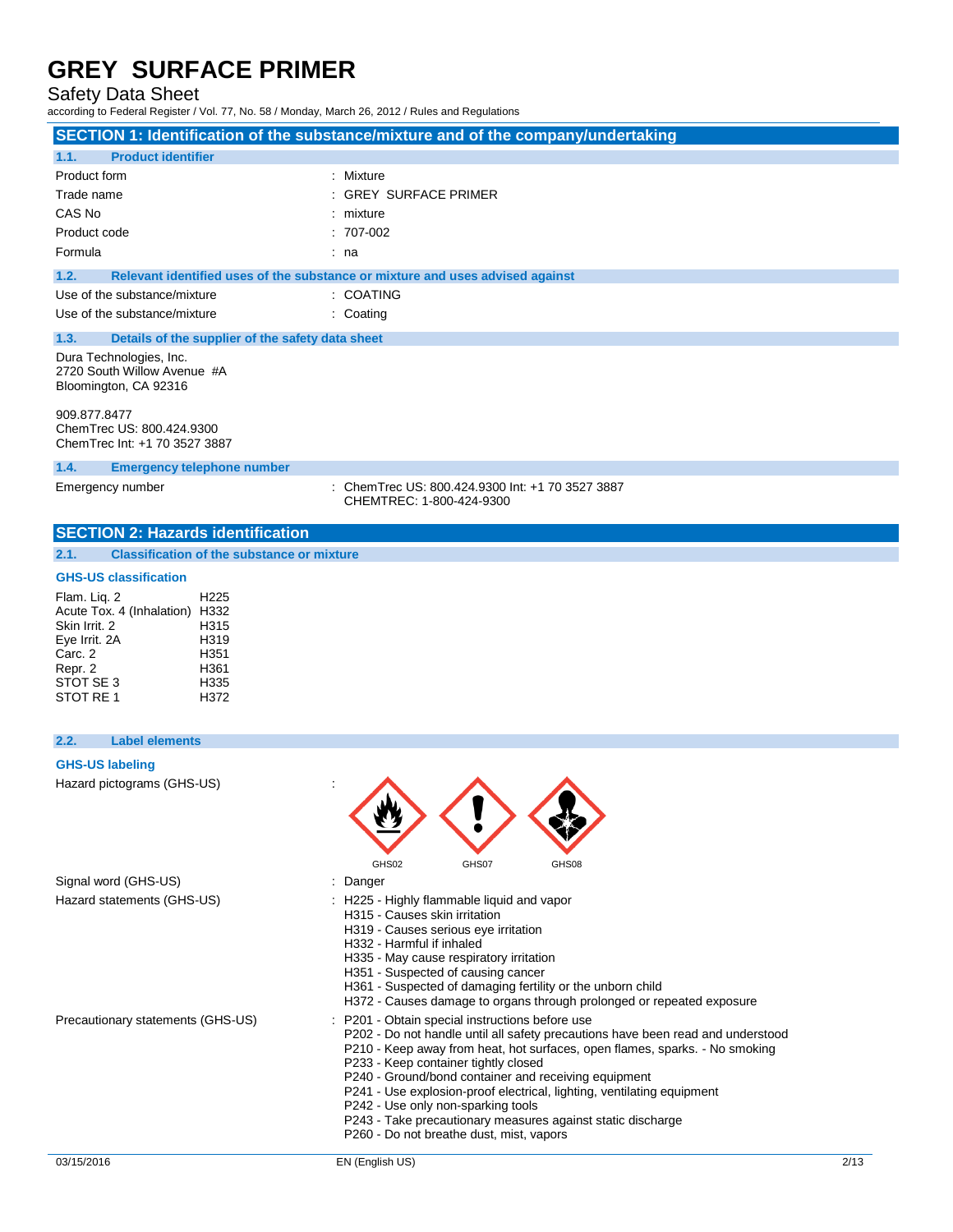Safety Data Sheet

according to Federal Register / Vol. 77, No. 58 / Monday, March 26, 2012 / Rules and Regulations

| P264 - Wash Rinse skin with water/shower thoroughly after handling                                             |
|----------------------------------------------------------------------------------------------------------------|
| P270 - Do not eat, drink or smoke when using this product                                                      |
| P271 - Use only outdoors or in a well-ventilated area                                                          |
| P280 - Wear eye protection, protective clothing, protective gloves                                             |
| P302+P352 - IF ON SKIN: Wash with plenty of soap and water                                                     |
| P303+P361+P353 - IF ON SKIN (or hair): Remove/Take off immediately all contaminated                            |
| clothing. Rinse skin with water/shower                                                                         |
| P304+P340 - IF INHALED: Remove victim to fresh air and keep at rest in a position comfortable<br>for breathing |
| P305+P351+P338 - If in eyes: Rinse cautiously with water for several minutes. Remove contact                   |
| lenses, if present and easy to do. Continue rinsing                                                            |
| P308+P313 - IF exposed or concerned: Get medical advice/attention                                              |
| P312 - Call a POISON CENTER or doctor/physician if you feel unwell                                             |
| P314 - Get medical advice and attention if you feel unwell                                                     |
| P332+P313 - If skin irritation occurs: Get medical advice/attention                                            |
| P337+P313 - If eye irritation persists: Get medical advice/attention                                           |
| P362 - Take off contaminated clothing and wash it before reuse                                                 |
| P370+P378 - In case of fire: Use carbon dioxide (CO2), dry chemical powder, foam to                            |
| extinguish                                                                                                     |
| P403+P233 - Store in a well-ventilated place. Keep container tightly closed                                    |
| P403+P235 - Store in a well-ventilated place. Keep cool                                                        |
| P405 - Store locked up                                                                                         |
| P501 - Dispose of contents/container to in accordance with local, state, and federal regulations.              |

### **2.3. Other hazards**

No additional information available

**2.4. Unknown acute toxicity (GHS-US)**

No data available

## **SECTION 3: Composition/Information on ingredients**

## **3.1. Substance**

### Not applicable

Full text of H-phrases: see section 16

#### **3.2. Mixture**

| <b>Name</b>                        | <b>Product identifier</b> | $\frac{1}{2}$ | <b>GHS-US classification</b>                                                                                                                                                           |
|------------------------------------|---------------------------|---------------|----------------------------------------------------------------------------------------------------------------------------------------------------------------------------------------|
| talc                               | (CAS No) 14807-96-6       | $\leq$ 35     | Not classified                                                                                                                                                                         |
| <b>Unsaturated Polyester Resin</b> | (CAS No) TRADE SECRET     | $\leq$ 29     | Not classified                                                                                                                                                                         |
| styrene, inhibited                 | (CAS No) 100-42-5         | $\leq$ 21     | Flam. Lig. 3, H226<br>Acute Tox. 4 (Inhalation: vapour),<br>H332<br>Skin Irrit. 2, H315<br>Eye Irrit. 2A, H319<br>Carc. 2, H351<br>Repr. 2, H361<br>STOT SE 3, H335<br>STOT RE 1, H372 |
| methyl ethyl ketone                | (CAS No) 78-93-3          | $= 13$        | Flam. Lig. 2, H225<br>STOT SE 3, H336                                                                                                                                                  |
| titanium(IV) oxide                 | (CAS No) 13463-67-7       | $\leq$ 1      | Carc. 2, H351                                                                                                                                                                          |
| cobalt(II) 2-ethylhexanoate        | (CAS No) 136-52-7         | $\leq 0.5$    | Carc. 2, H351                                                                                                                                                                          |
| methanol                           | (CAS No) 67-56-1          | $\leq 0.5$    | Flam. Lig. 2, H225                                                                                                                                                                     |

| <b>SECTION 4: First aid measures</b>             |                                                                                                                                                                                                                                                                                                                                                                |
|--------------------------------------------------|----------------------------------------------------------------------------------------------------------------------------------------------------------------------------------------------------------------------------------------------------------------------------------------------------------------------------------------------------------------|
| 4.1.<br><b>Description of first aid measures</b> |                                                                                                                                                                                                                                                                                                                                                                |
| First-aid measures general                       | : Never give anything by mouth to an unconscious person. Suspected of causing cancer. IF<br>exposed or concerned: Get medical advice/attention.                                                                                                                                                                                                                |
| First-aid measures after inhalation              | : Allow victim to breathe fresh air. Allow the victim to rest. Remove victim to fresh air and keep at<br>rest in a position comfortable for breathing. Call a POISON CENTER or doctor/physician if you<br>feel unwell.                                                                                                                                         |
| First-aid measures after skin contact            | : Rinse skin with water/shower. Remove/Take off immediately all contaminated clothing. Wash<br>with plenty of soap and water. Wash contaminated clothing before reuse. If skin irritation occurs:<br>wash throughly for five minutes. seek medical attention. Get medical advice/attention. Specific<br>treatment (see seek medical attention, on this label). |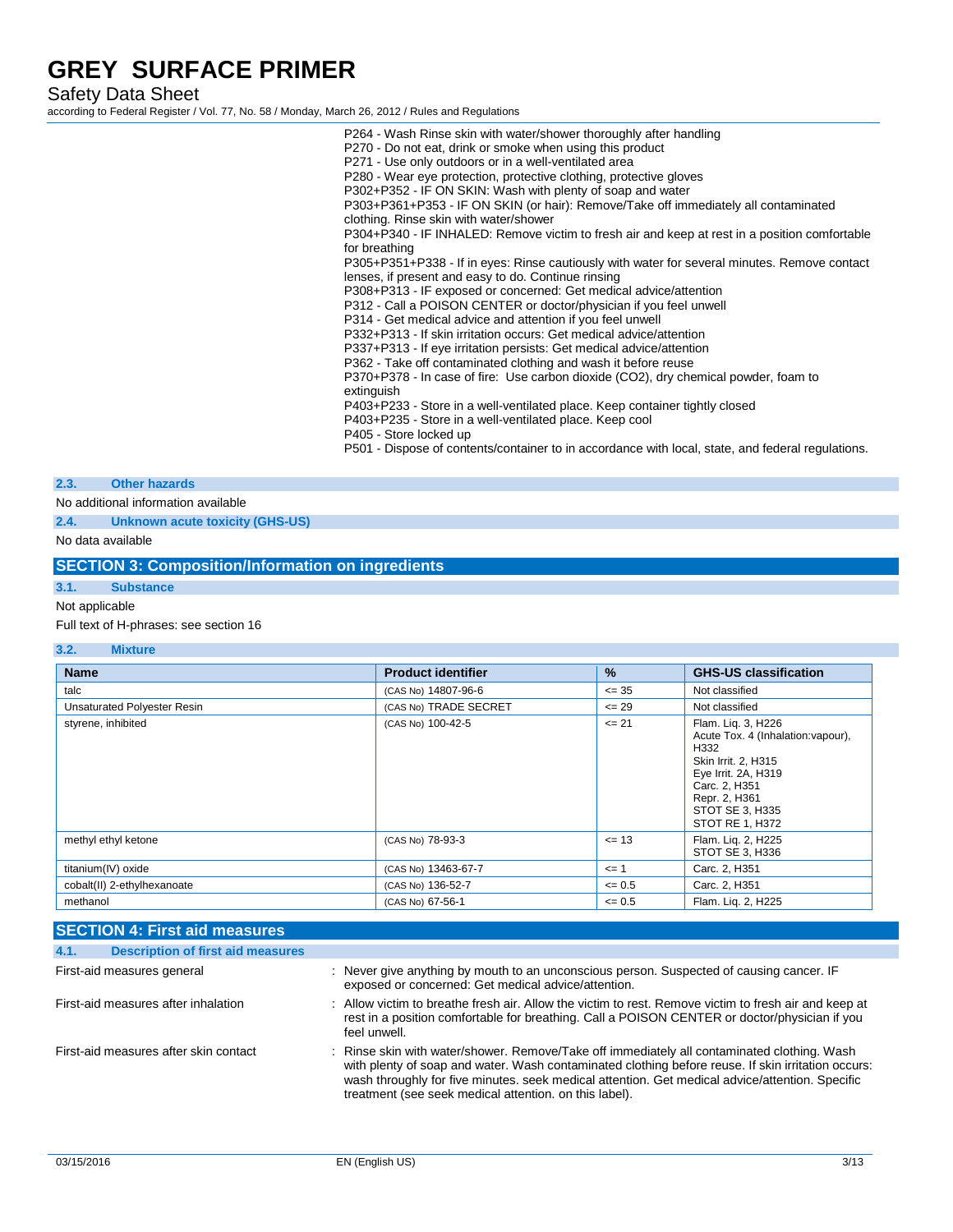Safety Data Sheet

|                                                                                                         | : Rinse cautiously with water for several minutes. Remove contact lenses, if present and easy to<br>do. Continue rinsing. If eye irritation persists: SEEK IMMEDIATE MEDICAL ATTENTION. Get<br>medical advice/attention. |
|---------------------------------------------------------------------------------------------------------|--------------------------------------------------------------------------------------------------------------------------------------------------------------------------------------------------------------------------|
| First-aid measures after ingestion                                                                      | : Rinse mouth. Do NOT induce vomiting. Obtain emergency medical attention.                                                                                                                                               |
| 4.2.<br>Most important symptoms and effects, both acute and delayed                                     |                                                                                                                                                                                                                          |
| Symptoms/injuries                                                                                       | : May cause genetic defects. Suspected of damaging fertility or the unborn child. Causes damage<br>to organs.                                                                                                            |
| Symptoms/injuries after inhalation                                                                      | Danger of serious damage to health by prolonged exposure through inhalation. Harmful if<br>inhaled.                                                                                                                      |
| Symptoms/injuries after skin contact                                                                    | : Causes skin irritation.                                                                                                                                                                                                |
| Symptoms/injuries after eye contact                                                                     | : Causes serious eye irritation.                                                                                                                                                                                         |
| 4.3.<br>Indication of any immediate medical attention and special treatment needed                      |                                                                                                                                                                                                                          |
| No additional information available                                                                     |                                                                                                                                                                                                                          |
|                                                                                                         |                                                                                                                                                                                                                          |
| <b>SECTION 5: Firefighting measures</b>                                                                 |                                                                                                                                                                                                                          |
| 5.1.<br><b>Extinguishing media</b>                                                                      |                                                                                                                                                                                                                          |
| Suitable extinguishing media                                                                            | : Foam. Dry powder. Carbon dioxide. Water spray. Sand.                                                                                                                                                                   |
| Unsuitable extinguishing media                                                                          | : Do not use a heavy water stream.                                                                                                                                                                                       |
| 5.2.<br>Special hazards arising from the substance or mixture                                           |                                                                                                                                                                                                                          |
| Fire hazard                                                                                             | : Flammable liquid and vapor. Highly flammable liquid and vapor.                                                                                                                                                         |
| Explosion hazard                                                                                        | : May form flammable/explosive vapor-air mixture.                                                                                                                                                                        |
| Reactivity                                                                                              | : No reactivity hazard other than the effects described in sub-sections below.                                                                                                                                           |
| 5.3.<br><b>Advice for firefighters</b>                                                                  |                                                                                                                                                                                                                          |
| Firefighting instructions                                                                               | : Use water spray or fog for cooling exposed containers. Exercise caution when fighting any                                                                                                                              |
|                                                                                                         | chemical fire. Prevent fire-fighting water from entering environment.                                                                                                                                                    |
| Protection during firefighting                                                                          | : Do not enter fire area without proper protective equipment, including respiratory protection.                                                                                                                          |
| <b>SECTION 6: Accidental release measures</b>                                                           |                                                                                                                                                                                                                          |
| 6.1.<br>Personal precautions, protective equipment and emergency procedures                             |                                                                                                                                                                                                                          |
| General measures                                                                                        | : Remove ignition sources. Use special care to avoid static electric charges. No open flames. No<br>smoking.                                                                                                             |
|                                                                                                         |                                                                                                                                                                                                                          |
| 6.1.1.                                                                                                  |                                                                                                                                                                                                                          |
| For non-emergency personnel                                                                             |                                                                                                                                                                                                                          |
| Protective equipment                                                                                    | : Gloves. Protective goggles. Protective clothing.                                                                                                                                                                       |
| Emergency procedures                                                                                    | : Evacuate unnecessary personnel.                                                                                                                                                                                        |
| 6.1.2.<br>For emergency responders                                                                      |                                                                                                                                                                                                                          |
| Protective equipment                                                                                    | : Equip cleanup crew with proper protection.                                                                                                                                                                             |
| Emergency procedures                                                                                    | : Ventilate area.                                                                                                                                                                                                        |
| 6.2.<br><b>Environmental precautions</b>                                                                |                                                                                                                                                                                                                          |
| Prevent entry to sewers and public waters. Notify authorities if liquid enters sewers or public waters. |                                                                                                                                                                                                                          |
| 6.3.<br>Methods and material for containment and cleaning up                                            |                                                                                                                                                                                                                          |
| For containment                                                                                         |                                                                                                                                                                                                                          |
|                                                                                                         | : Dam up the liquid spill. Contain released substance, pump into suitable containers.                                                                                                                                    |
| Methods for cleaning up                                                                                 | : Soak up spills with inert solids, such as clay or diatomaceous earth as soon as possible. Collect<br>spillage. Store away from other materials.                                                                        |
| <b>Reference to other sections</b><br>6.4.                                                              |                                                                                                                                                                                                                          |
| See Heading 8. Exposure controls and personal protection.                                               |                                                                                                                                                                                                                          |
|                                                                                                         |                                                                                                                                                                                                                          |
| <b>SECTION 7: Handling and storage</b>                                                                  |                                                                                                                                                                                                                          |
| <b>Precautions for safe handling</b><br>7.1.                                                            |                                                                                                                                                                                                                          |
| Additional hazards when processed<br>Precautions for safe handling                                      | : Handle empty containers with care because residual vapors are flammable.<br>: Wash hands and other exposed areas with mild soap and water before eating, drinking or                                                   |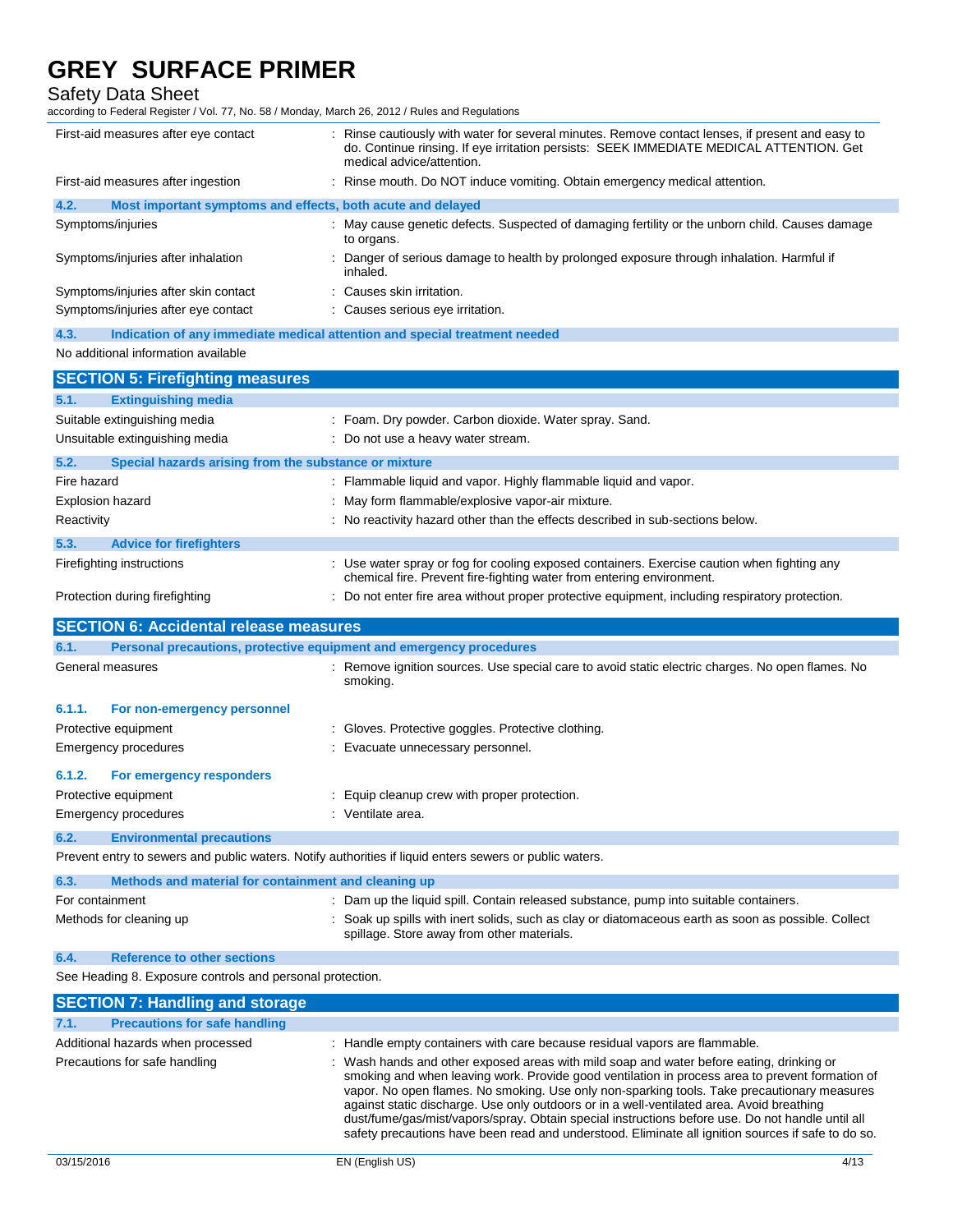### Safety Data Sheet

according to Federal Register / Vol. 77, No. 58 / Monday, March 26, 2012 / Rules and Regulations

| Hygiene measures                    | : Wash HANDS thoroughly after handling.                                                                                                                                                                           |  |  |  |  |
|-------------------------------------|-------------------------------------------------------------------------------------------------------------------------------------------------------------------------------------------------------------------|--|--|--|--|
| 7.2.                                | Conditions for safe storage, including any incompatibilities                                                                                                                                                      |  |  |  |  |
| <b>Technical measures</b>           | : Proper grounding procedures to avoid static electricity should be followed. Ground/bond<br>container and receiving equipment. Use explosion-proof electrical, ventilating and lighting<br>equipment. equipment. |  |  |  |  |
| Storage conditions                  | : Keep only in the original container in a cool, well ventilated place away from : HEAT SPARKS<br>OR OPEN FLAMES. Keep container tightly closed. Keep in fireproof place.                                         |  |  |  |  |
| Incompatible products               | : Strong bases. Strong acids.                                                                                                                                                                                     |  |  |  |  |
| Incompatible materials              | : Sources of ignition. Direct sunlight. Heat sources.                                                                                                                                                             |  |  |  |  |
| 7.3.<br>Specific end use(s)         |                                                                                                                                                                                                                   |  |  |  |  |
| No additional information available |                                                                                                                                                                                                                   |  |  |  |  |

| <b>SECTION 8: Exposure controls/personal protection</b> |                                |                        |  |  |  |  |
|---------------------------------------------------------|--------------------------------|------------------------|--|--|--|--|
| 8.1.<br><b>Control parameters</b>                       |                                |                        |  |  |  |  |
| styrene, inhibited (100-42-5)                           |                                |                        |  |  |  |  |
| <b>USA ACGIH</b>                                        | ACGIH TWA (ppm)                | 20 ppm                 |  |  |  |  |
| <b>USA ACGIH</b>                                        | ACGIH STEL (ppm)               | 20 ppm                 |  |  |  |  |
| methyl ethyl ketone (78-93-3)                           |                                |                        |  |  |  |  |
| <b>USA ACGIH</b>                                        | ACGIH TWA (ppm)                | 200 ppm                |  |  |  |  |
| <b>USA ACGIH</b>                                        | ACGIH STEL (ppm)               | 200 ppm                |  |  |  |  |
| titanium(IV) oxide (13463-67-7)                         |                                |                        |  |  |  |  |
| <b>USA ACGIH</b>                                        | ACGIH TWA (mg/m <sup>3</sup> ) | $10$ mg/m <sup>3</sup> |  |  |  |  |
| methanol (67-56-1)                                      |                                |                        |  |  |  |  |
| <b>USA ACGIH</b>                                        | ACGIH TWA (ppm)                | 200 ppm                |  |  |  |  |
| ACGIH STEL (ppm)<br><b>USA ACGIH</b>                    |                                | 200 ppm                |  |  |  |  |
| talc (14807-96-6)                                       |                                |                        |  |  |  |  |
| <b>USA ACGIH</b>                                        | ACGIH TWA (mg/m <sup>3</sup> ) | $2$ mg/m <sup>3</sup>  |  |  |  |  |

| 8.2.<br><b>Exposure controls</b> |                                                                            |
|----------------------------------|----------------------------------------------------------------------------|
| Appropriate engineering controls | : Ensure exposure is below occupational exposure limits (where available). |
| Personal protective equipment    | : Avoid all unnecessary exposure.                                          |
| Hand protection                  | : Wear protective gloves.                                                  |
| Eye protection                   | : Chemical goggles or safety glasses.                                      |
| Skin and body protection         | : Wear suitable protective clothing.                                       |
| Respiratory protection           | : Wear appropriate mask.                                                   |
| Other information                | : Do not eat, drink or smoke during use.                                   |

### **SECTION 9: Physical and chemical properties**

| 9.1.           | Information on basic physical and chemical properties |                         |
|----------------|-------------------------------------------------------|-------------------------|
| Physical state |                                                       | $:$ Liquid              |
| Color          |                                                       | : Gray.                 |
| Odor           |                                                       | : characteristic.       |
| Odor threshold |                                                       | : No data available     |
| рH             |                                                       | : No data available     |
|                | Relative evaporation rate (butyl acetate=1)           | : No data available     |
| Melting point  |                                                       | : No data available     |
| Freezing point |                                                       | : No data available     |
| Boiling point  |                                                       | $\therefore$ >= 79 °C   |
| Flash point    |                                                       | $\therefore$ >= 6.67 °C |
|                | Auto-ignition temperature                             | : No data available     |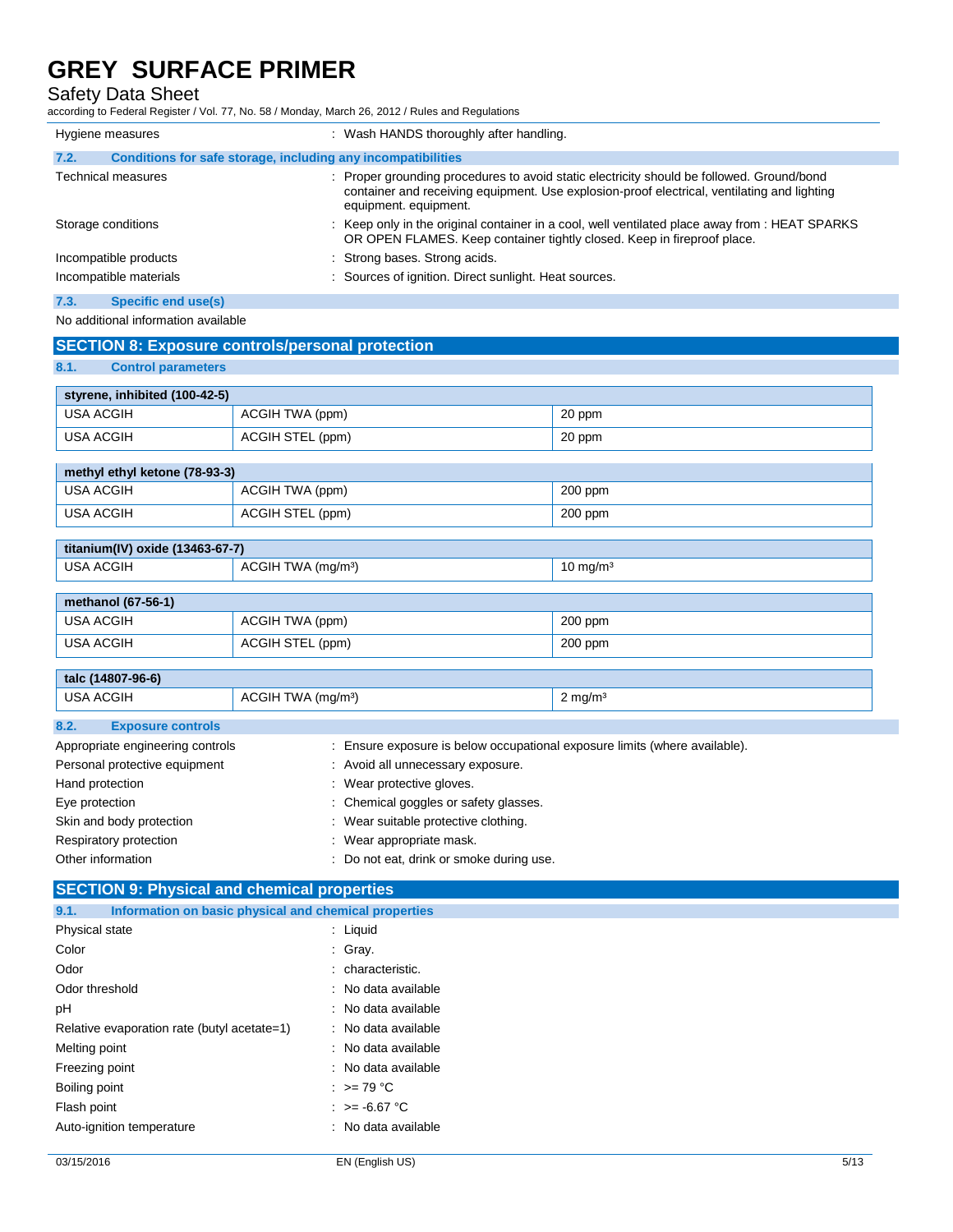### Safety Data Sheet

according to Federal Register / Vol. 77, No. 58 / Monday, March 26, 2012 / Rules and Regulations

| Decomposition temperature       | : No data available |
|---------------------------------|---------------------|
| Flammability (solid, gas)       | : No data available |
| Vapor pressure                  | : No data available |
| Relative vapor density at 20 °C | : No data available |
| Relative density                | $\geq 1.3$          |
| Solubility                      | : No data available |
| Log Pow                         | : No data available |
| Log Kow                         | : No data available |
| Viscosity, kinematic            | : No data available |
| Viscosity, dynamic              | : No data available |
| <b>Explosive properties</b>     | : No data available |
| Oxidizing properties            | No data available   |
| <b>Explosive limits</b>         | : No data available |

#### **9.2. Other information**

No additional information available

### **SECTION 10: Stability and reactivity**

#### **10.1. Reactivity**

No reactivity hazard other than the effects described in sub-sections below.

#### **10.2. Chemical stability**

Polymerization can result in formation of solid deposits, even in vapour space. Not established. May form flammable/explosive vapor-air mixture. Flammable liquid and vapor. Highly flammable liquid and vapor.

#### **10.3. Possibility of hazardous reactions**

Not established.

#### **10.4. Conditions to avoid**

Direct sunlight. Extremely high or low temperatures. Open flame. Overheating. Heat. Sparks.

**10.5. Incompatible materials**

Strong acids. Strong bases.

**10.6. Hazardous decomposition products**

fume. Carbon monoxide. Carbon dioxide. May release flammable gases.

#### **SECTION 11: Toxicological information**

#### **11.1. Information on toxicological effects**

| Acute toxicity                           | : Harmful if inhaled.                                                                                                                                 |      |  |
|------------------------------------------|-------------------------------------------------------------------------------------------------------------------------------------------------------|------|--|
| <b>GREY SURFACE PRIMER ( \f )mixture</b> |                                                                                                                                                       |      |  |
| ATE CLP (vapors)                         | 11.000 mg/l/4h                                                                                                                                        |      |  |
| styrene, inhibited (100-42-5)            |                                                                                                                                                       |      |  |
| LD50 oral rat                            | 5000 mg/kg (Rat; Literature study; >6000 mg/kg bodyweight; Rat; Weight of evidence)                                                                   |      |  |
| LD50 dermal rat                          | 2820 mg/kg (Rat; Literature study; OECD 402: Acute Dermal Toxicity; >2000 mg/kg<br>bodyweight; Rat; Experimental value)                               |      |  |
| LD50 dermal rabbit                       | 5010 mg/kg (Rabbit; Literature study)                                                                                                                 |      |  |
| LC50 inhalation rat (mg/l)               | 12 mg/l/4h (Rat; Literature study)                                                                                                                    |      |  |
| LC50 inhalation rat (ppm)                | 2770 ppm/4h (Rat; Literature study)                                                                                                                   |      |  |
| ATE CLP (oral)                           | 5000.000 mg/kg body weight                                                                                                                            |      |  |
| ATE CLP (dermal)                         | 2820.000 mg/kg body weight                                                                                                                            |      |  |
| ATE CLP (gases)                          | 2770.000 ppmV/4h                                                                                                                                      |      |  |
| ATE CLP (vapors)                         | 12.000 mg/l/4h                                                                                                                                        |      |  |
| ATE CLP (dust, mist)                     | 12.000 mg/l/4h                                                                                                                                        |      |  |
| methyl ethyl ketone (78-93-3)            |                                                                                                                                                       |      |  |
| LD50 oral rat                            | 2737 mg/kg (Rat; Equivalent or similar to OECD 423; Read-across; 2054 mg/kg; Rat;<br>Equivalent or similar to OECD 423; Read-across; 2328 mg/kg; Rat) |      |  |
| LD50 dermal rabbit                       | 6480 mg/kg (Rabbit; Experimental value; Equivalent or similar to OECD 402; >10; Rabbit)                                                               |      |  |
| 03/15/2016                               | EN (English US)                                                                                                                                       | 6/13 |  |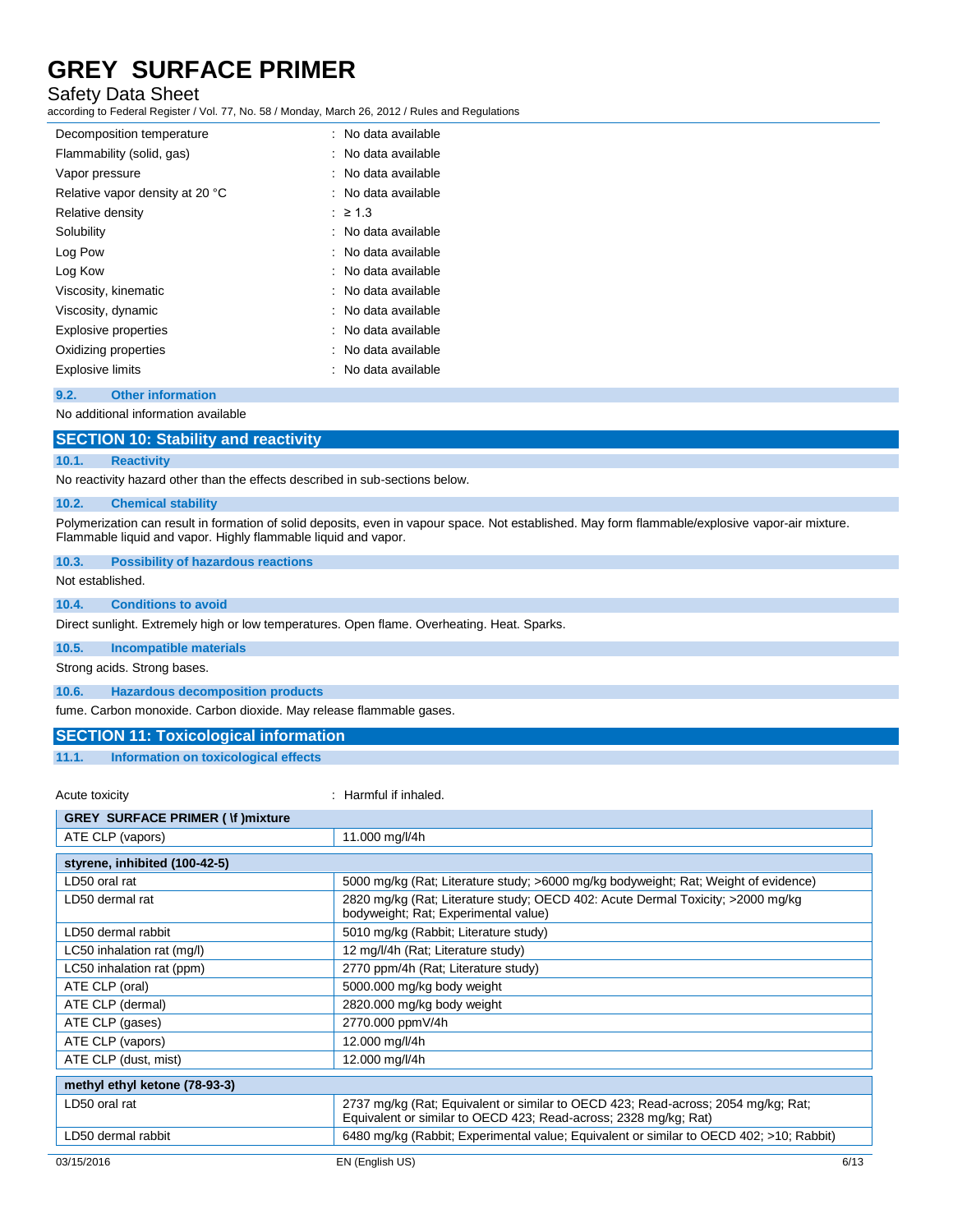Safety Data Sheet

| methyl ethyl ketone (78-93-3)                          |                                                                                                                                                    |  |
|--------------------------------------------------------|----------------------------------------------------------------------------------------------------------------------------------------------------|--|
| LC50 inhalation rat (mq/l)                             | 34 mg/l/4h (Rat; Literature study)                                                                                                                 |  |
| LC50 inhalation rat (ppm)                              | 11300 ppm/4h (Rat; Literature study)                                                                                                               |  |
| ATE CLP (oral)                                         | 2737.000 mg/kg body weight                                                                                                                         |  |
| ATE CLP (dermal)                                       | 6480.000 mg/kg body weight                                                                                                                         |  |
| ATE CLP (gases)                                        | 11300.000 ppmV/4h                                                                                                                                  |  |
| ATE CLP (vapors)                                       | 34.000 mg/l/4h                                                                                                                                     |  |
| ATE CLP (dust, mist)                                   | 34.000 mg/l/4h                                                                                                                                     |  |
| titanium(IV) oxide (13463-67-7)                        |                                                                                                                                                    |  |
| LD50 oral rat                                          | > 10000 mg/kg (Rat; OECD 425: Acute Oral Toxicity: Up-and-Down Procedure; Experimental<br>value; > 5000 mg/kg bodyweight; Rat; Experimental value) |  |
| LD50 dermal rabbit                                     | > 10000 mg/kg (Rabbit; Experimental value)                                                                                                         |  |
| LC50 inhalation rat (mg/l)                             | > 6.8 mg/l/4h (Rat; Experimental value)                                                                                                            |  |
| methanol (67-56-1)                                     |                                                                                                                                                    |  |
| LD50 oral rat                                          | > 5000 mg/kg (Rat; BASF test; Literature study; 1187-2769 mg/kg bodyweight; Rat; Weight of<br>evidence)                                            |  |
| LD50 dermal rabbit                                     | 15800 mg/kg (Rabbit; Literature study)                                                                                                             |  |
| LC50 inhalation rat (mg/l)                             | 85 mg/l/4h (Rat; Literature study)                                                                                                                 |  |
| LC50 inhalation rat (ppm)                              | 64000 ppm/4h (Rat; Literature study)                                                                                                               |  |
| ATE CLP (oral)                                         | 100.000 mg/kg body weight                                                                                                                          |  |
| ATE CLP (dermal)                                       | 300.000 mg/kg body weight                                                                                                                          |  |
| ATE CLP (gases)                                        | 700.000 ppmV/4h                                                                                                                                    |  |
| ATE CLP (vapors)                                       | 3.000 mg/l/4h                                                                                                                                      |  |
| ATE CLP (dust, mist)                                   | 0.500 mg/l/4h                                                                                                                                      |  |
| cobalt(II) 2-ethylhexanoate (136-52-7)                 |                                                                                                                                                    |  |
| LD50 oral rat                                          | 3129 mg/kg body weight (Rat; OECD 425: Acute Oral Toxicity: Up-and-Down Procedure;                                                                 |  |
|                                                        | Experimental value)                                                                                                                                |  |
| LD50 dermal rat                                        | > 2000 mg/kg body weight (Rat; Weight of evidence; OECD 402: Acute Dermal Toxicity)                                                                |  |
| ATE CLP (oral)                                         | 3129.000 mg/kg body weight                                                                                                                         |  |
| Skin corrosion/irritation                              | Causes skin irritation.                                                                                                                            |  |
| Serious eye damage/irritation                          | Causes serious eye irritation.                                                                                                                     |  |
| Respiratory or skin sensitization                      | Not classified                                                                                                                                     |  |
| Germ cell mutagenicity                                 | Not classified                                                                                                                                     |  |
| Carcinogenicity                                        | Suspected of causing cancer.                                                                                                                       |  |
| styrene, inhibited (100-42-5)                          |                                                                                                                                                    |  |
| IARC group                                             | 2B - Possibly carcinogenic to humans                                                                                                               |  |
| titanium(IV) oxide (13463-67-7)                        |                                                                                                                                                    |  |
| IARC group                                             | 2B - Possibly carcinogenic to humans                                                                                                               |  |
| talc (14807-96-6)                                      |                                                                                                                                                    |  |
| IARC group                                             | 3 - Not classifiable                                                                                                                               |  |
|                                                        |                                                                                                                                                    |  |
| cobalt(II) 2-ethylhexanoate (136-52-7)                 |                                                                                                                                                    |  |
| IARC group                                             | 2B - Possibly carcinogenic to humans                                                                                                               |  |
| Reproductive toxicity                                  | Suspected of damaging fertility or the unborn child.                                                                                               |  |
| Specific target organ toxicity (single exposure)       | : May cause respiratory irritation.                                                                                                                |  |
| Specific target organ toxicity (repeated<br>exposure)  | : Causes damage to organs through prolonged or repeated exposure.                                                                                  |  |
| Aspiration hazard                                      | : Not classified                                                                                                                                   |  |
|                                                        | Based on available data, the classification criteria are not met                                                                                   |  |
| Potential Adverse human health effects and<br>symptoms | Harmful if inhaled.                                                                                                                                |  |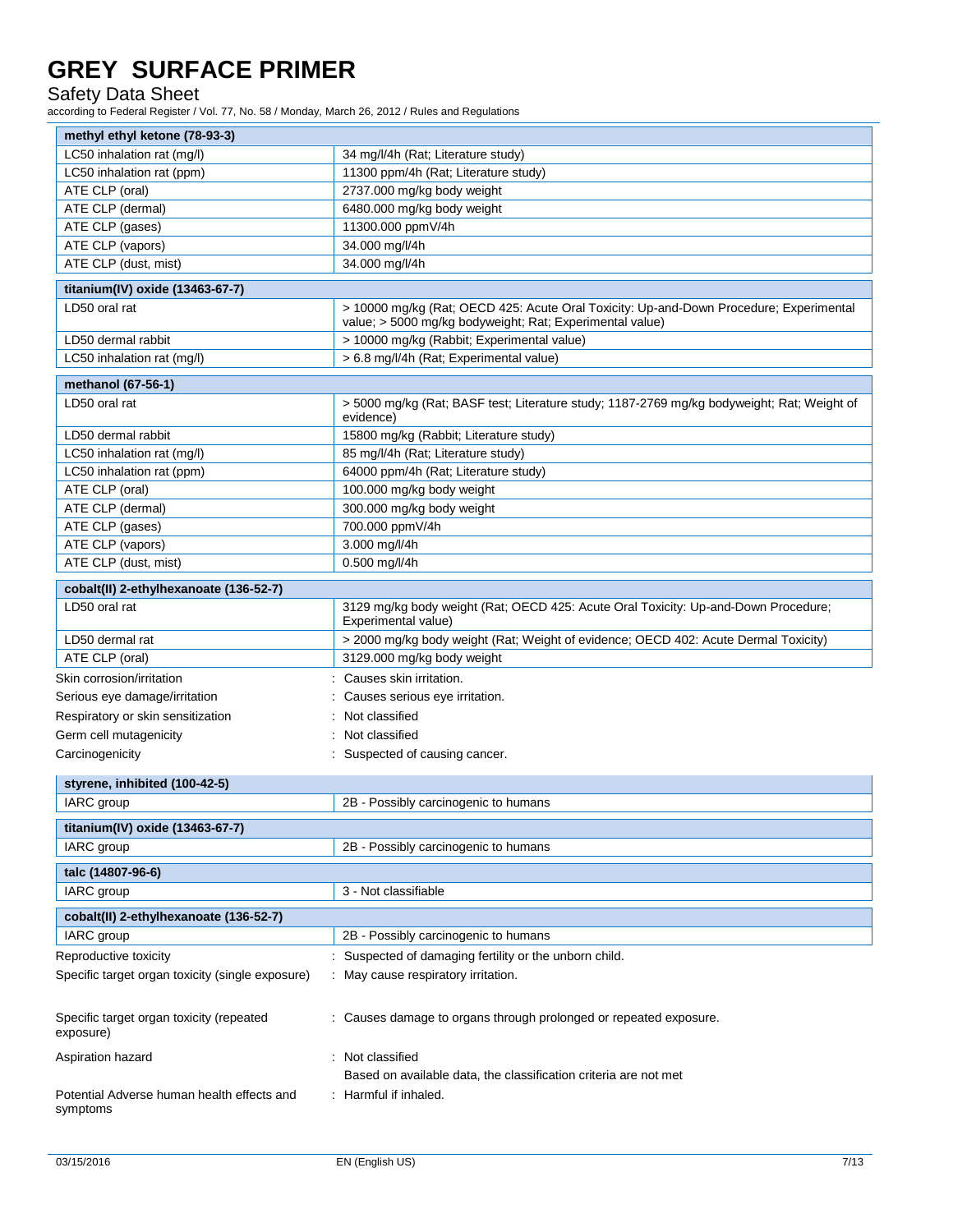## Safety Data Sheet

according to Federal Register / Vol. 77, No. 58 / Monday, March 26, 2012 / Rules and Regulations

| Symptoms/injuries after inhalation   | Danger of serious damage to health by prolonged exposure through inhalation. Harmful if<br>inhaled. |
|--------------------------------------|-----------------------------------------------------------------------------------------------------|
| Symptoms/injuries after skin contact | Causes skin irritation.                                                                             |

Symptoms/injuries after eye contact : Causes serious eye irritation.

### **SECTION 12: Ecological information**

**12.1. Toxicity**

| styrene, inhibited (100-42-5)                 |                                                         |  |  |
|-----------------------------------------------|---------------------------------------------------------|--|--|
| LC50 fish 1                                   | 25 mg/l (96 h; Lepomis macrochirus; GLP)                |  |  |
| LC50 other aquatic organisms 1                | 10 - 100 mg/l (96 h)                                    |  |  |
| EC50 Daphnia 1                                | 23 mg/l (48 h; Daphnia magna; Locomotor effect)         |  |  |
| LC50 fish 2                                   | 32 mg/l (96 h; Pimephales promelas)                     |  |  |
| EC50 Daphnia 2                                | 27 mg/l (24 h; Daphnia magna; GLP)                      |  |  |
| TLM fish 1                                    | 25.1 mg/l (96 h; Lepomis macrochirus; Soft water)       |  |  |
| TLM fish 2                                    | 46.4 mg/l (96 h; Pimephales promelas; Soft water)       |  |  |
| TLM other aquatic organisms 1                 | 10 - 100,96 h                                           |  |  |
| Threshold limit other aquatic organisms 1     | 10 - 100,96 h; Pseudomonas putida                       |  |  |
| Threshold limit other aquatic organisms 2     | 72 mg/l                                                 |  |  |
| Threshold limit algae 1                       | > 200 mg/l (192 h; Scenedesmus quadricauda; Inhibitory) |  |  |
| Threshold limit algae 2                       | 67 mg/l (Microcystis aeruginosa; Inhibitory)            |  |  |
| methyl ethyl ketone (78-93-3)                 |                                                         |  |  |
| LC50 fish 1                                   | 1690 mg/l (96 h; Lepomis macrochirus; Lethal)           |  |  |
| EC50 Daphnia 1                                | 308 mg/l (48 h; Daphnia magna; Locomotor effect)        |  |  |
| LC50 fish 2                                   | 2990 mg/l (96 h; Pimephales promelas)                   |  |  |
| TLM fish 1                                    | 5600 mg/l (96 h; Gambusia affinis)                      |  |  |
| TLM fish 2                                    | 1690 mg/l (96 h; Lepomis macrochirus)                   |  |  |
| TLM other aquatic organisms 1                 | > 1000 ppm (96 h)                                       |  |  |
| Threshold limit algae 1                       | 110 mg/l (168 h; Microcystis aeruginosa)                |  |  |
| Threshold limit algae 2                       | 4300 mg/l (192 h; Scenedesmus quadricauda)              |  |  |
| titanium(IV) oxide (13463-67-7)               |                                                         |  |  |
| LC50 fish 1                                   | > 1000 mg/l (96 h; Pimephales promelas)                 |  |  |
| EC50 Daphnia 1                                | < 1000 mg/l (432 h; Daphnia magna; Static system)       |  |  |
| LC50 fish 2                                   | > 1 g/l (96 h; Leuciscus idus)                          |  |  |
| EC50 Daphnia 2                                | < 500 mg/l (720 h; Daphnia magna; Static system)        |  |  |
| Threshold limit algae 1                       | 61 mg/l (72 h; Pseudokirchneriella subcapitata)         |  |  |
| methanol (67-56-1)                            |                                                         |  |  |
| LC50 fish 1                                   | 15400 mg/l (96 h; Lepomis macrochirus; Lethal)          |  |  |
| EC50 Daphnia 1                                | > 10000 mg/l (48 h; Daphnia magna; Lethal)              |  |  |
| LC50 fish 2                                   | 10800 mg/l 96 h; Salmo gairdneri (Oncorhynchus mykiss)  |  |  |
| EC50 Daphnia 2                                | 24500 mg/l (48 h; Daphnia magna; Locomotor effect)      |  |  |
| Threshold limit other aquatic organisms 1     | 6600 mg/l (16 h; Pseudomonas putida)                    |  |  |
| Threshold limit algae 1                       | 530 mg/l (192 h; Microcystis aeruginosa)                |  |  |
| Threshold limit algae 2                       | 8000 mg/l (168 h; Scenedesmus quadricauda)              |  |  |
| talc (14807-96-6)                             |                                                         |  |  |
| LC50 fish 1                                   | > 100 g/l (24 h; Brachydanio rerio; Intermittent flow)  |  |  |
|                                               |                                                         |  |  |
| cobalt(II) 2-ethylhexanoate (136-52-7)        |                                                         |  |  |
| LC50 fish 1                                   | 54.1 mg/l (96 h; Pimephales promelas)                   |  |  |
| EC50 Daphnia 1<br>Threshold limit algae 1     | 2618 µg/l (48 h)<br>24.1 µg/l (7 days)                  |  |  |
| Threshold limit algae 2                       | 90.1 µg/l (7 days; Lemna minor; Growth rate)            |  |  |
|                                               |                                                         |  |  |
| 12.2.<br><b>Persistence and degradability</b> |                                                         |  |  |
| <b>GREY SURFACE PRIMER (mixture)</b>          |                                                         |  |  |
| Persistence and degradability                 | Not established.                                        |  |  |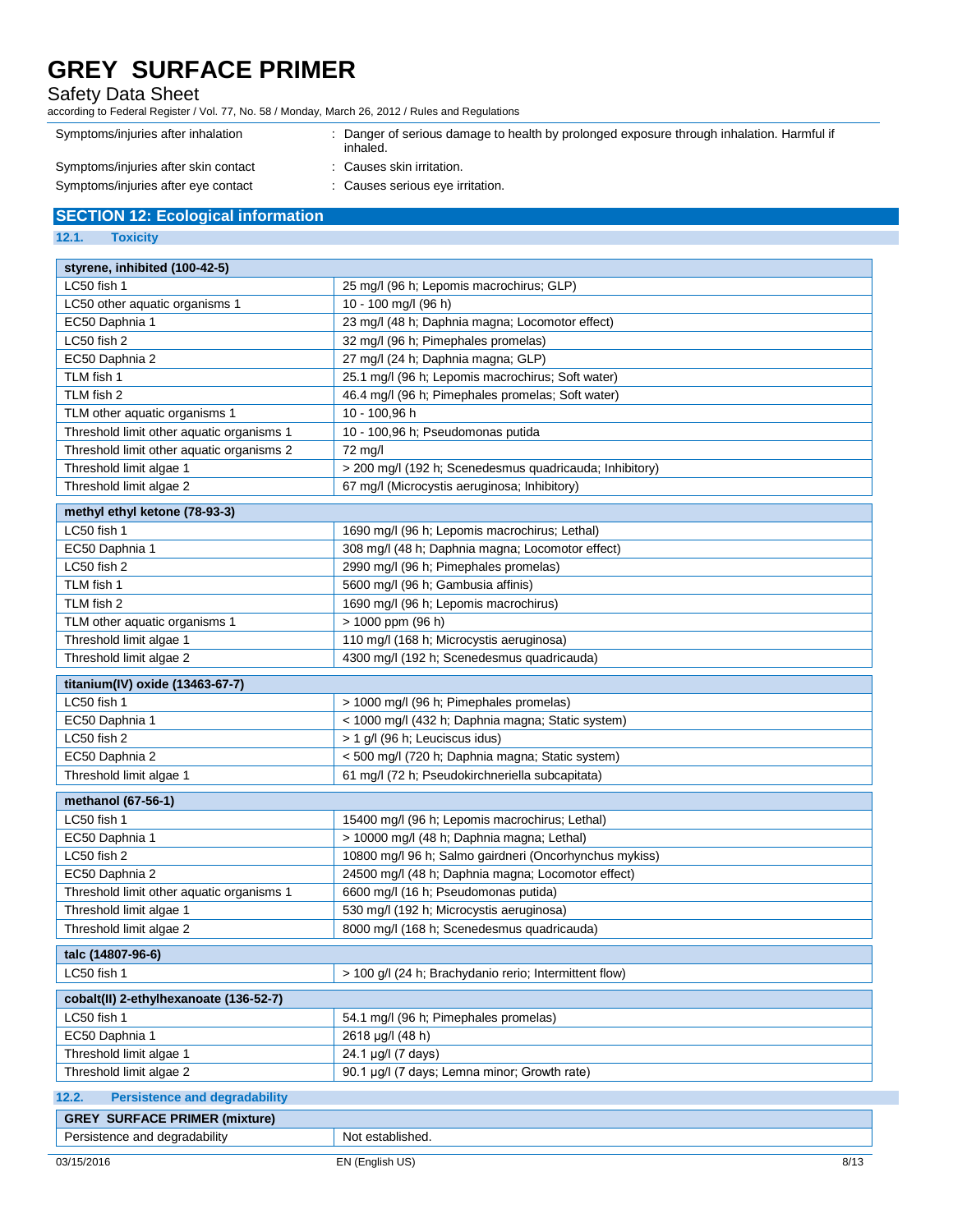Safety Data Sheet

| Persistence and degradability<br>established.<br>2.80 g O <sup>2</sup> /g substance<br>Chemical oxygen demand (COD)<br>ThOD<br>3.07 g O <sup>2</sup> /g substance<br>BOD (% of ThOD)<br>0.42 % ThOD<br><b>Unsaturated Polyester Resin (TRADE SECRET)</b><br>Persistence and degradability<br>Not established.<br>methyl ethyl ketone (78-93-3)<br>Persistence and degradability<br>Biochemical oxygen demand (BOD)<br>1.92 g O <sup>2</sup> /g substance<br>Chemical oxygen demand (COD)<br>2.31 g O <sup>2</sup> /g substance<br>ThOD<br>2.44 g O <sup>2</sup> /g substance<br>$>$ % ThOD (5 day(s)) $>$ 0.5<br>BOD (% of ThOD)<br>titanium(IV) oxide (13463-67-7)<br>Persistence and degradability<br>Biochemical oxygen demand (BOD)<br>Not applicable<br>Chemical oxygen demand (COD)<br>Not applicable<br>ThOD<br>Not applicable<br>BOD (% of ThOD)<br>Not applicable<br>methanol (67-56-1)<br>Persistence and degradability<br>Biochemical oxygen demand (BOD)<br>0.6 - 1.12 g O <sup>2</sup> /g substance<br>Chemical oxygen demand (COD)<br>1.42 g O <sup>2</sup> /g substance<br>ThOD<br>1.5 g O <sup>2</sup> /g substance<br>0.8 % ThOD<br>BOD (% of ThOD)<br>talc (14807-96-6)<br>Persistence and degradability<br>Biodegradability: not applicable.<br>Biochemical oxygen demand (BOD)<br>Not applicable<br>Chemical oxygen demand (COD)<br>Not applicable<br>ThOD<br>Not applicable | Readily biodegradable in water. Not readily biodegradable in water. Forming sediments in<br>water. Non degradable in the soil. Adsorbs into the soil. Photodegradation in the air. Not<br>Readily biodegradable in water. Biodegradable in the soil. Biodegradable in the soil under<br>anaerobic conditions. Not established.<br>Biodegradability: not applicable. Low potential for mobility in soil.<br>Readily biodegradable in water. Biodegradable in the soil. Highly mobile in soil. |  |
|--------------------------------------------------------------------------------------------------------------------------------------------------------------------------------------------------------------------------------------------------------------------------------------------------------------------------------------------------------------------------------------------------------------------------------------------------------------------------------------------------------------------------------------------------------------------------------------------------------------------------------------------------------------------------------------------------------------------------------------------------------------------------------------------------------------------------------------------------------------------------------------------------------------------------------------------------------------------------------------------------------------------------------------------------------------------------------------------------------------------------------------------------------------------------------------------------------------------------------------------------------------------------------------------------------------------------------------------------------------------------------------------------|----------------------------------------------------------------------------------------------------------------------------------------------------------------------------------------------------------------------------------------------------------------------------------------------------------------------------------------------------------------------------------------------------------------------------------------------------------------------------------------------|--|
|                                                                                                                                                                                                                                                                                                                                                                                                                                                                                                                                                                                                                                                                                                                                                                                                                                                                                                                                                                                                                                                                                                                                                                                                                                                                                                                                                                                                  |                                                                                                                                                                                                                                                                                                                                                                                                                                                                                              |  |
|                                                                                                                                                                                                                                                                                                                                                                                                                                                                                                                                                                                                                                                                                                                                                                                                                                                                                                                                                                                                                                                                                                                                                                                                                                                                                                                                                                                                  |                                                                                                                                                                                                                                                                                                                                                                                                                                                                                              |  |
|                                                                                                                                                                                                                                                                                                                                                                                                                                                                                                                                                                                                                                                                                                                                                                                                                                                                                                                                                                                                                                                                                                                                                                                                                                                                                                                                                                                                  |                                                                                                                                                                                                                                                                                                                                                                                                                                                                                              |  |
|                                                                                                                                                                                                                                                                                                                                                                                                                                                                                                                                                                                                                                                                                                                                                                                                                                                                                                                                                                                                                                                                                                                                                                                                                                                                                                                                                                                                  |                                                                                                                                                                                                                                                                                                                                                                                                                                                                                              |  |
|                                                                                                                                                                                                                                                                                                                                                                                                                                                                                                                                                                                                                                                                                                                                                                                                                                                                                                                                                                                                                                                                                                                                                                                                                                                                                                                                                                                                  |                                                                                                                                                                                                                                                                                                                                                                                                                                                                                              |  |
|                                                                                                                                                                                                                                                                                                                                                                                                                                                                                                                                                                                                                                                                                                                                                                                                                                                                                                                                                                                                                                                                                                                                                                                                                                                                                                                                                                                                  |                                                                                                                                                                                                                                                                                                                                                                                                                                                                                              |  |
|                                                                                                                                                                                                                                                                                                                                                                                                                                                                                                                                                                                                                                                                                                                                                                                                                                                                                                                                                                                                                                                                                                                                                                                                                                                                                                                                                                                                  |                                                                                                                                                                                                                                                                                                                                                                                                                                                                                              |  |
|                                                                                                                                                                                                                                                                                                                                                                                                                                                                                                                                                                                                                                                                                                                                                                                                                                                                                                                                                                                                                                                                                                                                                                                                                                                                                                                                                                                                  |                                                                                                                                                                                                                                                                                                                                                                                                                                                                                              |  |
|                                                                                                                                                                                                                                                                                                                                                                                                                                                                                                                                                                                                                                                                                                                                                                                                                                                                                                                                                                                                                                                                                                                                                                                                                                                                                                                                                                                                  |                                                                                                                                                                                                                                                                                                                                                                                                                                                                                              |  |
|                                                                                                                                                                                                                                                                                                                                                                                                                                                                                                                                                                                                                                                                                                                                                                                                                                                                                                                                                                                                                                                                                                                                                                                                                                                                                                                                                                                                  |                                                                                                                                                                                                                                                                                                                                                                                                                                                                                              |  |
|                                                                                                                                                                                                                                                                                                                                                                                                                                                                                                                                                                                                                                                                                                                                                                                                                                                                                                                                                                                                                                                                                                                                                                                                                                                                                                                                                                                                  |                                                                                                                                                                                                                                                                                                                                                                                                                                                                                              |  |
|                                                                                                                                                                                                                                                                                                                                                                                                                                                                                                                                                                                                                                                                                                                                                                                                                                                                                                                                                                                                                                                                                                                                                                                                                                                                                                                                                                                                  |                                                                                                                                                                                                                                                                                                                                                                                                                                                                                              |  |
|                                                                                                                                                                                                                                                                                                                                                                                                                                                                                                                                                                                                                                                                                                                                                                                                                                                                                                                                                                                                                                                                                                                                                                                                                                                                                                                                                                                                  |                                                                                                                                                                                                                                                                                                                                                                                                                                                                                              |  |
|                                                                                                                                                                                                                                                                                                                                                                                                                                                                                                                                                                                                                                                                                                                                                                                                                                                                                                                                                                                                                                                                                                                                                                                                                                                                                                                                                                                                  |                                                                                                                                                                                                                                                                                                                                                                                                                                                                                              |  |
|                                                                                                                                                                                                                                                                                                                                                                                                                                                                                                                                                                                                                                                                                                                                                                                                                                                                                                                                                                                                                                                                                                                                                                                                                                                                                                                                                                                                  |                                                                                                                                                                                                                                                                                                                                                                                                                                                                                              |  |
|                                                                                                                                                                                                                                                                                                                                                                                                                                                                                                                                                                                                                                                                                                                                                                                                                                                                                                                                                                                                                                                                                                                                                                                                                                                                                                                                                                                                  |                                                                                                                                                                                                                                                                                                                                                                                                                                                                                              |  |
|                                                                                                                                                                                                                                                                                                                                                                                                                                                                                                                                                                                                                                                                                                                                                                                                                                                                                                                                                                                                                                                                                                                                                                                                                                                                                                                                                                                                  |                                                                                                                                                                                                                                                                                                                                                                                                                                                                                              |  |
|                                                                                                                                                                                                                                                                                                                                                                                                                                                                                                                                                                                                                                                                                                                                                                                                                                                                                                                                                                                                                                                                                                                                                                                                                                                                                                                                                                                                  |                                                                                                                                                                                                                                                                                                                                                                                                                                                                                              |  |
|                                                                                                                                                                                                                                                                                                                                                                                                                                                                                                                                                                                                                                                                                                                                                                                                                                                                                                                                                                                                                                                                                                                                                                                                                                                                                                                                                                                                  |                                                                                                                                                                                                                                                                                                                                                                                                                                                                                              |  |
|                                                                                                                                                                                                                                                                                                                                                                                                                                                                                                                                                                                                                                                                                                                                                                                                                                                                                                                                                                                                                                                                                                                                                                                                                                                                                                                                                                                                  |                                                                                                                                                                                                                                                                                                                                                                                                                                                                                              |  |
|                                                                                                                                                                                                                                                                                                                                                                                                                                                                                                                                                                                                                                                                                                                                                                                                                                                                                                                                                                                                                                                                                                                                                                                                                                                                                                                                                                                                  |                                                                                                                                                                                                                                                                                                                                                                                                                                                                                              |  |
|                                                                                                                                                                                                                                                                                                                                                                                                                                                                                                                                                                                                                                                                                                                                                                                                                                                                                                                                                                                                                                                                                                                                                                                                                                                                                                                                                                                                  |                                                                                                                                                                                                                                                                                                                                                                                                                                                                                              |  |
|                                                                                                                                                                                                                                                                                                                                                                                                                                                                                                                                                                                                                                                                                                                                                                                                                                                                                                                                                                                                                                                                                                                                                                                                                                                                                                                                                                                                  |                                                                                                                                                                                                                                                                                                                                                                                                                                                                                              |  |
|                                                                                                                                                                                                                                                                                                                                                                                                                                                                                                                                                                                                                                                                                                                                                                                                                                                                                                                                                                                                                                                                                                                                                                                                                                                                                                                                                                                                  |                                                                                                                                                                                                                                                                                                                                                                                                                                                                                              |  |
|                                                                                                                                                                                                                                                                                                                                                                                                                                                                                                                                                                                                                                                                                                                                                                                                                                                                                                                                                                                                                                                                                                                                                                                                                                                                                                                                                                                                  |                                                                                                                                                                                                                                                                                                                                                                                                                                                                                              |  |
|                                                                                                                                                                                                                                                                                                                                                                                                                                                                                                                                                                                                                                                                                                                                                                                                                                                                                                                                                                                                                                                                                                                                                                                                                                                                                                                                                                                                  |                                                                                                                                                                                                                                                                                                                                                                                                                                                                                              |  |
|                                                                                                                                                                                                                                                                                                                                                                                                                                                                                                                                                                                                                                                                                                                                                                                                                                                                                                                                                                                                                                                                                                                                                                                                                                                                                                                                                                                                  |                                                                                                                                                                                                                                                                                                                                                                                                                                                                                              |  |
|                                                                                                                                                                                                                                                                                                                                                                                                                                                                                                                                                                                                                                                                                                                                                                                                                                                                                                                                                                                                                                                                                                                                                                                                                                                                                                                                                                                                  |                                                                                                                                                                                                                                                                                                                                                                                                                                                                                              |  |
|                                                                                                                                                                                                                                                                                                                                                                                                                                                                                                                                                                                                                                                                                                                                                                                                                                                                                                                                                                                                                                                                                                                                                                                                                                                                                                                                                                                                  |                                                                                                                                                                                                                                                                                                                                                                                                                                                                                              |  |
|                                                                                                                                                                                                                                                                                                                                                                                                                                                                                                                                                                                                                                                                                                                                                                                                                                                                                                                                                                                                                                                                                                                                                                                                                                                                                                                                                                                                  |                                                                                                                                                                                                                                                                                                                                                                                                                                                                                              |  |
| BOD (% of ThOD)<br>Not applicable                                                                                                                                                                                                                                                                                                                                                                                                                                                                                                                                                                                                                                                                                                                                                                                                                                                                                                                                                                                                                                                                                                                                                                                                                                                                                                                                                                |                                                                                                                                                                                                                                                                                                                                                                                                                                                                                              |  |
| cobalt(II) 2-ethylhexanoate (136-52-7)                                                                                                                                                                                                                                                                                                                                                                                                                                                                                                                                                                                                                                                                                                                                                                                                                                                                                                                                                                                                                                                                                                                                                                                                                                                                                                                                                           |                                                                                                                                                                                                                                                                                                                                                                                                                                                                                              |  |
| Persistence and degradability                                                                                                                                                                                                                                                                                                                                                                                                                                                                                                                                                                                                                                                                                                                                                                                                                                                                                                                                                                                                                                                                                                                                                                                                                                                                                                                                                                    | Biodegradability in water: no data available.                                                                                                                                                                                                                                                                                                                                                                                                                                                |  |
|                                                                                                                                                                                                                                                                                                                                                                                                                                                                                                                                                                                                                                                                                                                                                                                                                                                                                                                                                                                                                                                                                                                                                                                                                                                                                                                                                                                                  |                                                                                                                                                                                                                                                                                                                                                                                                                                                                                              |  |
| 12.3.<br><b>Bioaccumulative potential</b>                                                                                                                                                                                                                                                                                                                                                                                                                                                                                                                                                                                                                                                                                                                                                                                                                                                                                                                                                                                                                                                                                                                                                                                                                                                                                                                                                        |                                                                                                                                                                                                                                                                                                                                                                                                                                                                                              |  |
| <b>GREY SURFACE PRIMER (mixture)</b>                                                                                                                                                                                                                                                                                                                                                                                                                                                                                                                                                                                                                                                                                                                                                                                                                                                                                                                                                                                                                                                                                                                                                                                                                                                                                                                                                             |                                                                                                                                                                                                                                                                                                                                                                                                                                                                                              |  |
| Not established.<br>Bioaccumulative potential                                                                                                                                                                                                                                                                                                                                                                                                                                                                                                                                                                                                                                                                                                                                                                                                                                                                                                                                                                                                                                                                                                                                                                                                                                                                                                                                                    |                                                                                                                                                                                                                                                                                                                                                                                                                                                                                              |  |
| styrene, inhibited (100-42-5)                                                                                                                                                                                                                                                                                                                                                                                                                                                                                                                                                                                                                                                                                                                                                                                                                                                                                                                                                                                                                                                                                                                                                                                                                                                                                                                                                                    |                                                                                                                                                                                                                                                                                                                                                                                                                                                                                              |  |
| BCF fish 1<br>35.5 (Carassius auratus)                                                                                                                                                                                                                                                                                                                                                                                                                                                                                                                                                                                                                                                                                                                                                                                                                                                                                                                                                                                                                                                                                                                                                                                                                                                                                                                                                           |                                                                                                                                                                                                                                                                                                                                                                                                                                                                                              |  |
| 74<br>BCF other aquatic organisms 1                                                                                                                                                                                                                                                                                                                                                                                                                                                                                                                                                                                                                                                                                                                                                                                                                                                                                                                                                                                                                                                                                                                                                                                                                                                                                                                                                              |                                                                                                                                                                                                                                                                                                                                                                                                                                                                                              |  |
| Log Pow<br>Method; 25 °C)                                                                                                                                                                                                                                                                                                                                                                                                                                                                                                                                                                                                                                                                                                                                                                                                                                                                                                                                                                                                                                                                                                                                                                                                                                                                                                                                                                        | 2.96 (Experimental value; OECD 107: Partition Coefficient (n-octanol/water): Shake Flask                                                                                                                                                                                                                                                                                                                                                                                                     |  |
| Bioaccumulative potential                                                                                                                                                                                                                                                                                                                                                                                                                                                                                                                                                                                                                                                                                                                                                                                                                                                                                                                                                                                                                                                                                                                                                                                                                                                                                                                                                                        | Low potential for bioaccumulation (BCF < 500). Not established.                                                                                                                                                                                                                                                                                                                                                                                                                              |  |
| <b>Unsaturated Polyester Resin (TRADE SECRET)</b>                                                                                                                                                                                                                                                                                                                                                                                                                                                                                                                                                                                                                                                                                                                                                                                                                                                                                                                                                                                                                                                                                                                                                                                                                                                                                                                                                |                                                                                                                                                                                                                                                                                                                                                                                                                                                                                              |  |
| Not established.<br>Bioaccumulative potential                                                                                                                                                                                                                                                                                                                                                                                                                                                                                                                                                                                                                                                                                                                                                                                                                                                                                                                                                                                                                                                                                                                                                                                                                                                                                                                                                    |                                                                                                                                                                                                                                                                                                                                                                                                                                                                                              |  |
| methyl ethyl ketone (78-93-3)                                                                                                                                                                                                                                                                                                                                                                                                                                                                                                                                                                                                                                                                                                                                                                                                                                                                                                                                                                                                                                                                                                                                                                                                                                                                                                                                                                    |                                                                                                                                                                                                                                                                                                                                                                                                                                                                                              |  |
| Log Pow<br>$^{\circ}$ C)                                                                                                                                                                                                                                                                                                                                                                                                                                                                                                                                                                                                                                                                                                                                                                                                                                                                                                                                                                                                                                                                                                                                                                                                                                                                                                                                                                         |                                                                                                                                                                                                                                                                                                                                                                                                                                                                                              |  |
| Low potential for bioaccumulation (Log Kow < 4). Not established.<br>Bioaccumulative potential                                                                                                                                                                                                                                                                                                                                                                                                                                                                                                                                                                                                                                                                                                                                                                                                                                                                                                                                                                                                                                                                                                                                                                                                                                                                                                   | 0.3 (Experimental value; OECD 117: Partition Coefficient (n-octanol/water), HPLC method; 40                                                                                                                                                                                                                                                                                                                                                                                                  |  |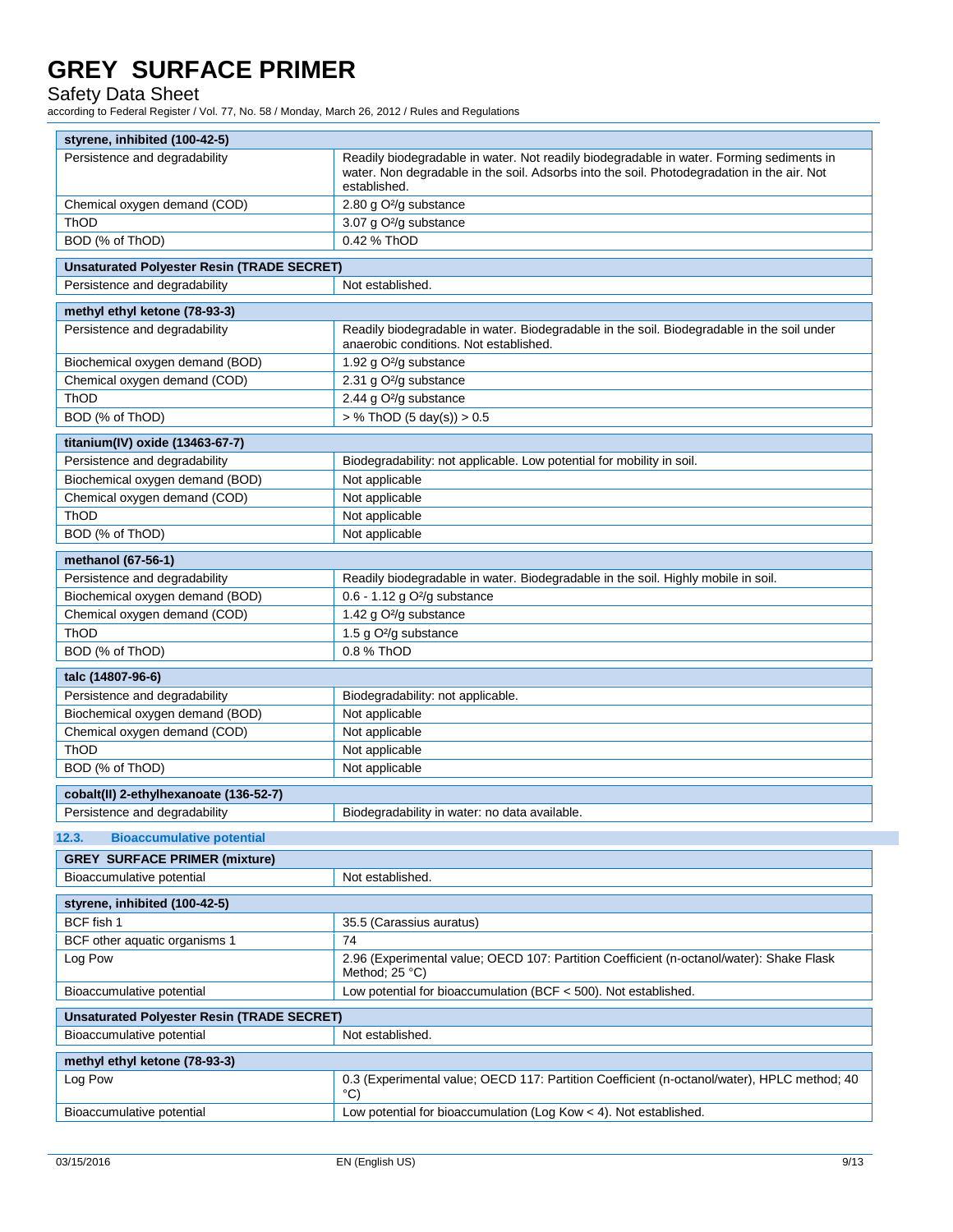### Safety Data Sheet

| titanium(IV) oxide (13463-67-7)                           |                                                                                                                                     |
|-----------------------------------------------------------|-------------------------------------------------------------------------------------------------------------------------------------|
| Bioaccumulative potential                                 | Not bioaccumulative.                                                                                                                |
| methanol (67-56-1)                                        |                                                                                                                                     |
| BCF fish 1                                                | < 10 (72 h; Leuciscus idus)                                                                                                         |
| BCF fish 2                                                | 1 (72 h; Cyprinus carpio; Blood)                                                                                                    |
| Log Pow                                                   | -0.77 (Experimental value; Other)                                                                                                   |
| Bioaccumulative potential                                 | Low potential for bioaccumulation (BCF $<$ 500).                                                                                    |
| cobalt(II) 2-ethylhexanoate (136-52-7)                    |                                                                                                                                     |
| Bioaccumulative potential                                 | No bioaccumulation data available.                                                                                                  |
| 12.4.<br><b>Mobility in soil</b>                          |                                                                                                                                     |
| styrene, inhibited (100-42-5)                             |                                                                                                                                     |
| Surface tension                                           | 0.032 N/m (19 °C)                                                                                                                   |
| methyl ethyl ketone (78-93-3)                             |                                                                                                                                     |
| Surface tension                                           | 0.024 N/m (20 $°C$ )                                                                                                                |
| Ecology - soil                                            | Slightly harmful to plants.                                                                                                         |
| methanol (67-56-1)                                        |                                                                                                                                     |
| Surface tension                                           | 0.023 N/m (20 $°C$ )                                                                                                                |
|                                                           |                                                                                                                                     |
| cobalt(II) 2-ethylhexanoate (136-52-7)<br>Surface tension |                                                                                                                                     |
|                                                           | 0.064 N/m (20 $°C$ ; 1 g/l)                                                                                                         |
| 12.5.<br><b>Other adverse effects</b>                     |                                                                                                                                     |
| Other information                                         | : Avoid release to the environment.                                                                                                 |
| <b>SECTION 13: Disposal considerations</b>                |                                                                                                                                     |
| 13.1.<br><b>Waste treatment methods</b>                   |                                                                                                                                     |
| Waste disposal recommendations                            | Dispose in a safe manner in accordance with local/national regulations. Dispose of<br>contents/container to approved disposal site. |
| Additional information                                    | : Handle empty containers with care because residual vapors are flammable.                                                          |
| Ecology - waste materials                                 | : Avoid release to the environment.                                                                                                 |
| <b>SECTION 14: Transport information</b>                  |                                                                                                                                     |
| In accordance with DOT                                    |                                                                                                                                     |
| UN-No.(DOT)                                               | : UN1263                                                                                                                            |
| Proper Shipping Name (DOT)                                | $:$ PAINT                                                                                                                           |
| Transport hazard class(es) (DOT)                          | : 3 - Class 3 - Flammable and combustible liquid 49 CFR 173.120                                                                     |
| Hazard labels (DOT)                                       | : 3 - Flammable liquid                                                                                                              |
|                                                           |                                                                                                                                     |
| Packing group (DOT)                                       | : II - Medium Danger                                                                                                                |
| <b>Additional information</b>                             |                                                                                                                                     |
| Other information                                         | : No supplementary information available.                                                                                           |
|                                                           |                                                                                                                                     |
|                                                           |                                                                                                                                     |
| <b>ADR</b>                                                |                                                                                                                                     |
| Transport document description                            | : UN 1263, 3, II, $(D/E)$                                                                                                           |
| Packing group (ADR)                                       | : II                                                                                                                                |
| Class (ADR)                                               | : 3 - Flammable liquid                                                                                                              |
| Hazard identification number (Kemler No.)                 | : 33                                                                                                                                |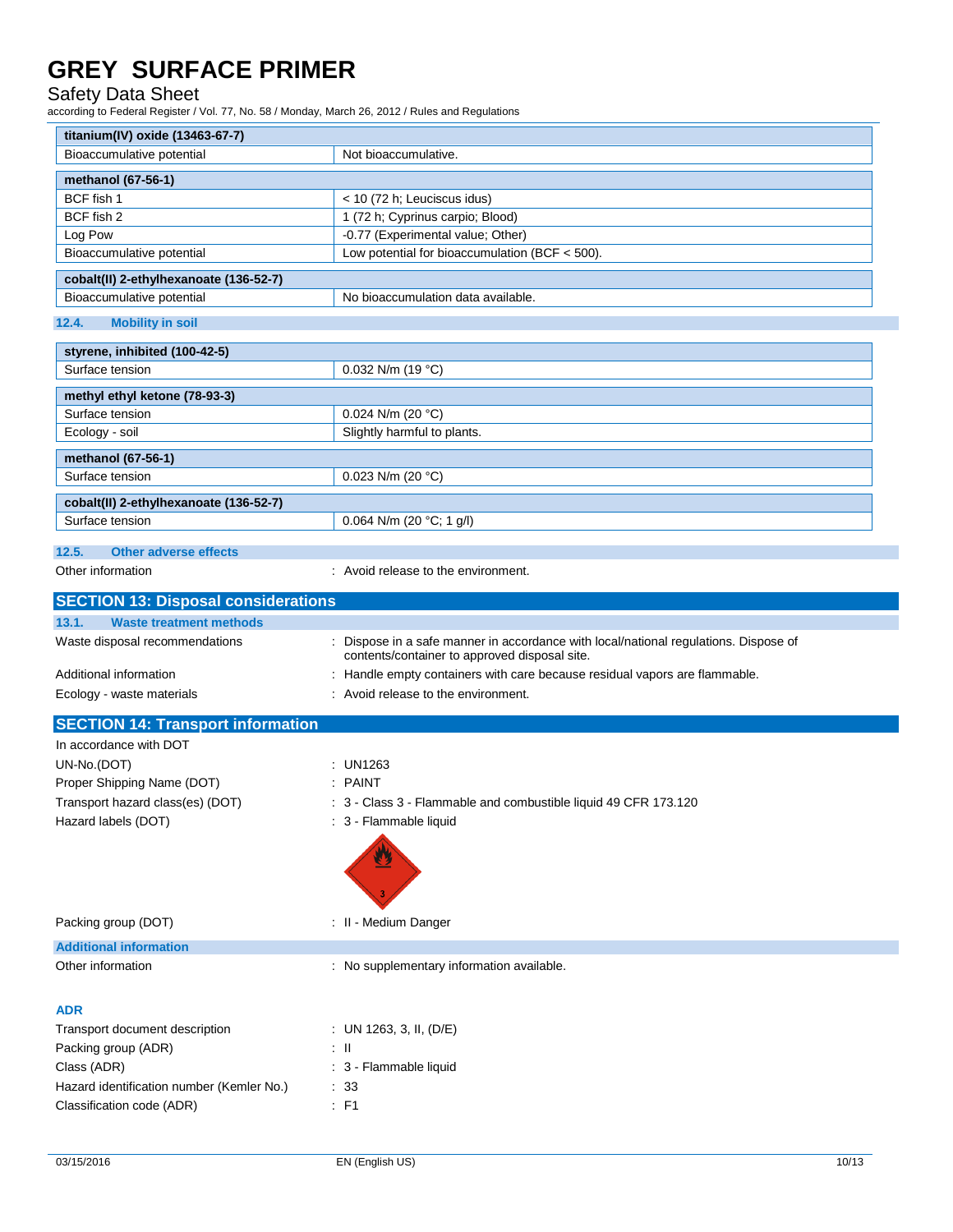### Safety Data Sheet

according to Federal Register / Vol. 77, No. 58 / Monday, March 26, 2012 / Rules and Regulations

| Hazard labels (ADR)         | : 3 - Flammable liquids                    |
|-----------------------------|--------------------------------------------|
|                             |                                            |
| Orange plates               | 30                                         |
|                             | 1263                                       |
| Tunnel restriction code     | : D/E                                      |
| LQ                          | - 51                                       |
| Excepted quantities (ADR)   | E2                                         |
| <b>Transport by sea</b>     |                                            |
| UN-No. (IMDG)               | : 1263                                     |
| Proper Shipping Name (IMDG) | $:$ paint                                  |
| Class (IMDG)                | : 3 - Flammable liquids                    |
| Packing group (IMDG)        | : II - substances presenting medium danger |
| <b>Air transport</b>        |                                            |
| UN-No. (IATA)               | : 1263                                     |
| Proper Shipping Name (IATA) | : paint                                    |
| Class (IATA)                | : 3 - Flammable Liquids                    |
| Packing group (IATA)        | : II - Medium Danger                       |
|                             |                                            |

### **SECTION 15: Regulatory information**

### **15.1. US Federal regulations**

| styrene, inhibited (100-42-5)                                   |                                                                                                      |  |
|-----------------------------------------------------------------|------------------------------------------------------------------------------------------------------|--|
| RQ (Reportable quantity, section 304 of EPA's<br>List of Lists) | 1000 lb                                                                                              |  |
| SARA Section 311/312 Hazard Classes                             | Immediate (acute) health hazard<br>Reactive hazard<br>Fire hazard<br>Delayed (chronic) health hazard |  |
| methyl ethyl ketone (78-93-3)                                   |                                                                                                      |  |
| RQ (Reportable quantity, section 304 of EPA's<br>List of Lists) | 5000 lb                                                                                              |  |
| methanol (67-56-1)                                              |                                                                                                      |  |
| RQ (Reportable quantity, section 304 of EPA's<br>List of Lists) | 5000 lb                                                                                              |  |
| SARA Section 311/312 Hazard Classes                             | Fire hazard<br>Delayed (chronic) health hazard<br>Immediate (acute) health hazard                    |  |

#### **15.2. International regulations**

#### **CANADA**

No additional information available

#### **EU-Regulations**

No additional information available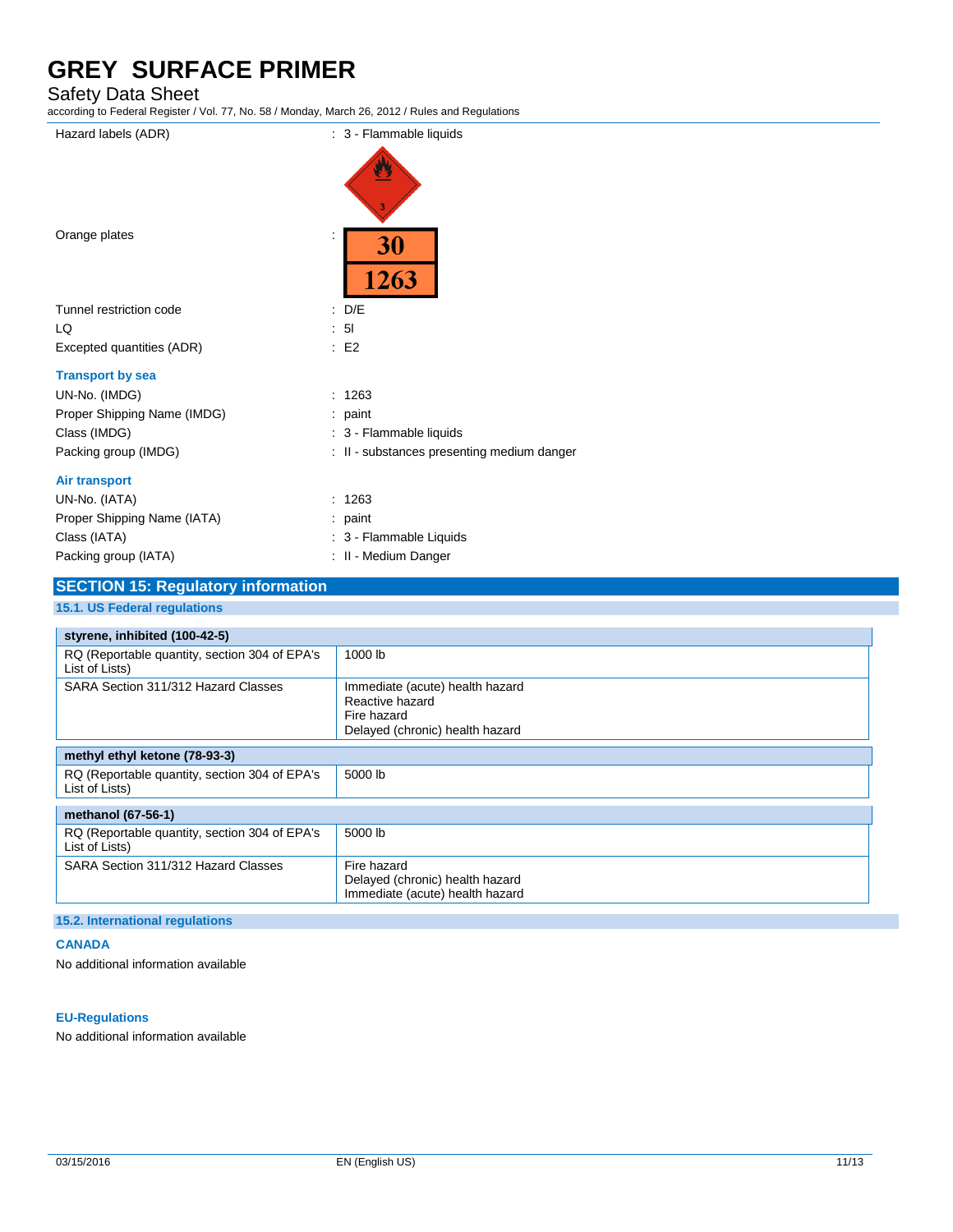Safety Data Sheet

according to Federal Register / Vol. 77, No. 58 / Monday, March 26, 2012 / Rules and Regulations

**Classification according to Regulation (EC) No. 1272/2008 [CLP]**

| Flam. Lig. 2                      | H <sub>225</sub> |
|-----------------------------------|------------------|
| Acute Tox. 4 (Inhalation: vapour) | H332             |
| Skin Irrit. 2                     | H315             |
| Eye Irrit. 2                      | H <sub>319</sub> |
| Muta, 1B                          | H <sub>340</sub> |
| Carc. 2                           | H <sub>351</sub> |
| Repr. 2                           | H361             |
| STOT RE <sub>2</sub>              | H373             |
|                                   |                  |

Full text of H-phrases: see section 16

#### **Classification according to Directive 67/548/EEC [DSD] or 1999/45/EC [DPD]**

Carc.Cat.2; R45 Muta.Cat.2; R46 F; R11 Xn; R20 Xi; R36/38

Full text of R-phrases: see section 16

**15.2.2. National regulations**

#### **styrene, inhibited (100-42-5)**

Listed on EPA's Hazardous Air Pollutants (HAPS)

### **methanol (67-56-1)** Listed on EPA's Hazardous Air Pollutants (HAPS)

#### **15.3. US State regulations**

| styrene, inhibited (100-42-5)                               |                                                                   |                                                                    |                                                                         |                                      |
|-------------------------------------------------------------|-------------------------------------------------------------------|--------------------------------------------------------------------|-------------------------------------------------------------------------|--------------------------------------|
| U.S. - California -<br>Proposition 65 -<br>Carcinogens List | U.S. - California -<br>Proposition 65 -<br>Developmental Toxicity | U.S. - California -<br>Proposition 65 -<br>Reproductive Toxicity - | U.S. - California -<br>Proposition 65 -<br>Reproductive Toxicity - Male | Non-significant risk level<br>(NSRL) |
|                                                             |                                                                   | Female                                                             |                                                                         |                                      |
|                                                             |                                                                   |                                                                    |                                                                         |                                      |
|                                                             |                                                                   |                                                                    |                                                                         |                                      |
| styrene, inhibited (100-42-5)                               |                                                                   |                                                                    |                                                                         |                                      |
| $11C$ Mossochusette Dight $T_2$ Know List                   |                                                                   |                                                                    |                                                                         |                                      |

U.S. - Massachusetts - Right To Know List

U.S. - New Jersey - Right to Know Hazardous Substance List

U.S. - Pennsylvania - RTK (Right to Know) - Environmental Hazard List

#### **SECTION 16: Other information** Data sources **1992 CONSERVERTY CONSERVERTY OF THE EUROPEAN PARLIAMENT AND OF THE** COUNCIL of 16 December 2008 on classification, labeling and packaging of substances and mixtures, amending and repealing Directives 67/548/EEC and 1999/45/EC, and amending Regulation (EC) No 1907/2006. Other information in the contract of the contract of the contract of the contract of the contract of the contract of the contract of the contract of the contract of the contract of the contract of the contract of the contr

#### Full text of H-phrases: see section 16:

| Acute Tox. 4 (Inhalation)         | Acute toxicity (inhalation) Category 4                        |
|-----------------------------------|---------------------------------------------------------------|
| Acute Tox. 4 (Inhalation: vapour) | Acute toxicity (inhalation: vapour) Category 4                |
| Carc. 2                           | Carcinogenicity Category 2                                    |
| Eye Irrit. 2A                     | Serious eye damage/eye irritation Category 2A                 |
| Flam. Lig. 2                      | Flammable liquids Category 2                                  |
| Flam. Liq. 3                      | Flammable liquids Category 3                                  |
| Repr. 2                           | Reproductive toxicity Category 2                              |
| Skin Irrit, 2                     | Skin corrosion/irritation Category 2                          |
| STOT RE 1                         | Specific target organ toxicity (repeated exposure) Category 1 |
| STOT SE 3                         | Specific target organ toxicity (single exposure) Category 3   |
| STOT SE 3                         | Specific target organ toxicity (single exposure) Category 3   |